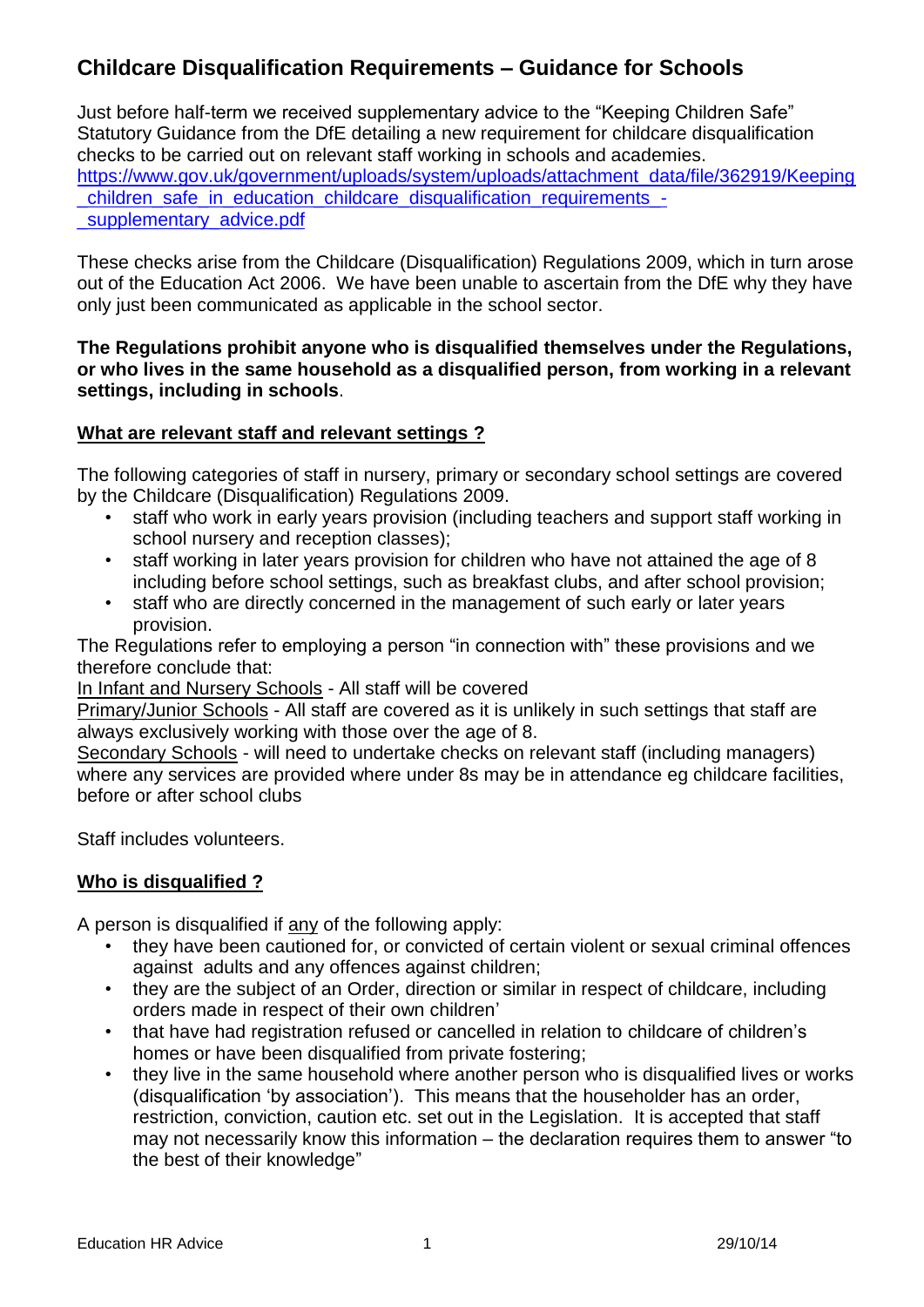Full details of what constitutes "disqualification" are in the Schedules to the Regulations [http://www.legislation.gov.uk/uksi/2009/1547/contents/made.](http://www.legislation.gov.uk/uksi/2009/1547/contents/made)

## **What should schools do now ?**

There are four key actions required

1. All relevant staff (and volunteers) in relevant settings must be asked to complete a declaration **as soon as possible**, affirming that they are not disqualified. A declaration form is attached. Schools should print the Schedules to the Regulations (which detail the disqualification orders, offences etc) and make these available for staff (either with each form or in a central place) for reference. The links are here: <http://www.legislation.gov.uk/uksi/2009/1547/schedule/1/made>

<http://www.legislation.gov.uk/uksi/2009/1547/schedule/2/made> <http://www.legislation.gov.uk/uksi/2009/1547/schedule/3/made>

- 2. Schools should contact their Link HR Advisor (or anyone in the team) immediately if they
	- i. know now of anyone in their employment who is or may be disqualified
	- ii. receive a positive declaration from any member of staff

Anyone who is disqualified will need to be immediately removed from the relevant setting (probably through suspension in the case of employees) and OFSTED must be notified within 14 days.

- 3. All new appointments (including new volunteers) in relevant settings, from this point onwards, must be required to complete the declaration prior to commencing work and DBS certificates should be checked with reference to list of relevant offences in the Act (Schedules 2&3).
- 4. Schools must ensure that any external agency providing relevant staff in relevant settings carry out these checks prior to placing them in the school.

The Pre-Employment Checks Procedure is being updated accordingly.

You will need to set a short deadline for the return of the form – one week would be reasonable. Where a member of staff (or volunteers) does not complete and return the form, it may be necessary to take action to remove them from work. Please seek HR Advice in these cases.

HR has made contact with Trade Unions and Professional Associations regarding this matter so that they are aware of our advice.

# **Disqualified Workers**

The Education HR team will support schools in dealing with cases where a disqualified person is identified. A disqualified person can apply to OFSTED for a waiver. [http://www.ofsted.gov.uk/resources/applying-waive-disqualification-early-years-and-childcare](http://www.ofsted.gov.uk/resources/applying-waive-disqualification-early-years-and-childcare-providers)[providers](http://www.ofsted.gov.uk/resources/applying-waive-disqualification-early-years-and-childcare-providers)

OFSTED may grant a full or partial waiver, including a waiver that would allow an individual to work in a relevant school setting. Whilst a waiver application is under consideration the individual must not continue to work in these settings.

Where a waiver is not granted, the employee will need to be dismissed unless redeployment options are available.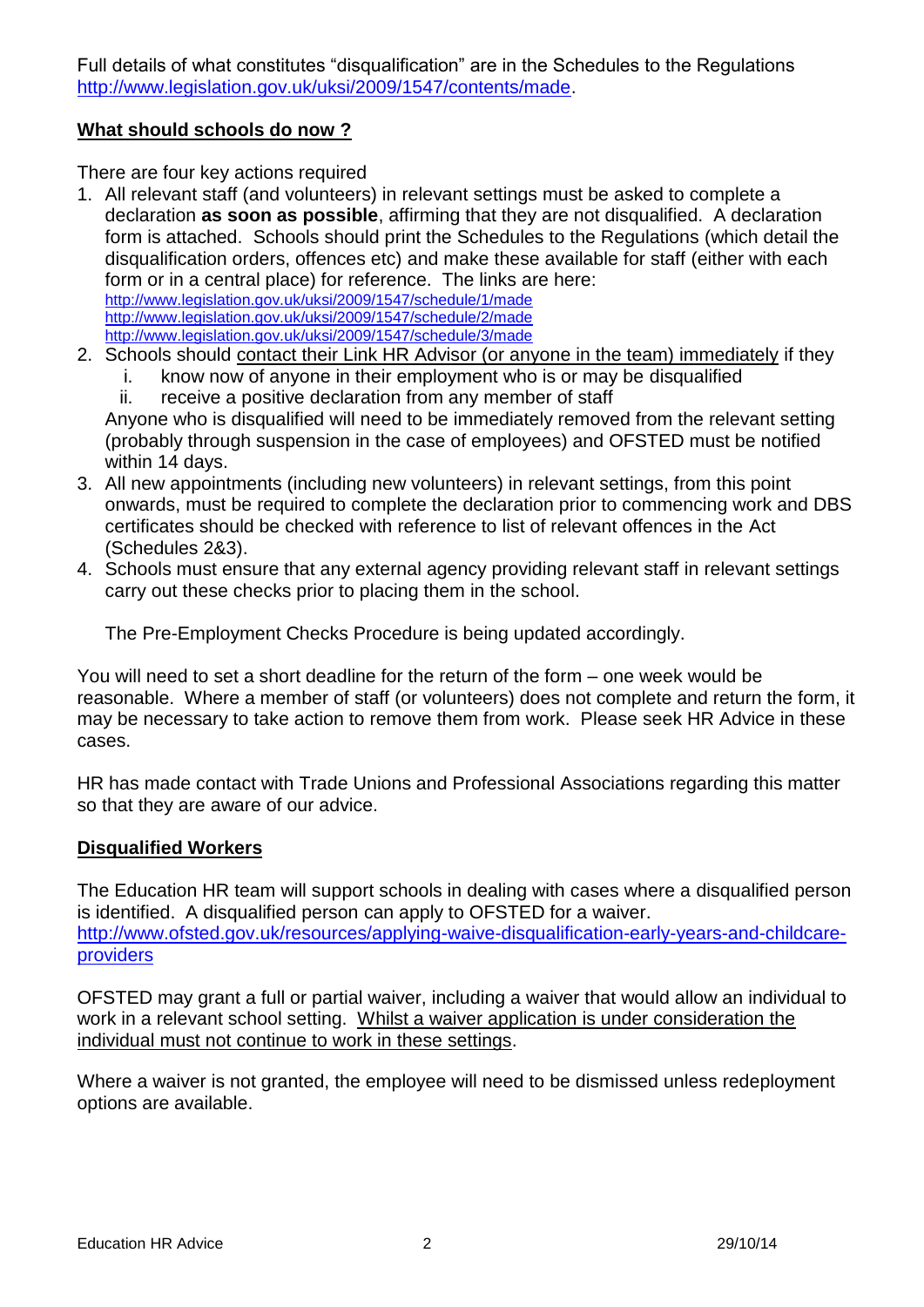# **Frequently Asked Questions**

## **1. Why has this advice only just been issued when the Regulations have been in force since 2009 ?**

The DfE have not provided a satisfactory answer to this - they simply said "The Department was asked to clarify what the position was for schools and it became clear that some supplementary advice to sit alongside the Keeping children safe in education guidance would be helpful for schools."

**2. Given the fact that these Regulations have been in force since 2009, has the DfE taken advice about the employment law risk of effecting a dismissal on the basis of these Regulations now, in respect of someone who has been employed for a number of years ?**

The DfE said: These regulations have been in force for a number of years and we would expect that schools will take appropriate action where individuals may be caught by the requirement, or where they are made aware that someone working at the school should be disqualified. ECC has taken legal advice which confirms that the Regulations must be enforced and HR will support schools with action arising from any positive declarations.

**3. For existing staff, is the advice that a self-declaration is sufficient or is any declaration expected to be verified wherever possible, for example by viewing a current DBS check or obtaining a new one, and are employers expected to verify the absence of any Orders or restrictions**

There is no requirement to check DBS certificates for existing staff and there is no evident process for verifying if someone has a childcare order or other restriction against them. It seems that self-declarations are acceptable. For new staff, the employee should sign a declaration and the DBS certificate should be checked against the list of offences in the Schedules. Of course, other offences may also lead to non-employment under normal DBS assessment processes.

#### **4. How can we do checks on "householders"**

The DfE's response: It is not the employer's role to carry out a check on individuals other than those they employ, however employers should have effective systems in place to ensure that staff are suitable to work in childcare. Employees who work in the specified early and later years provision should be asked to provide the necessary information about any person who lives in the same household as them.

- **5. How do these Regulations sit with the Data Protection Act, particularly in respect sensitive personal data relating to someone not employed in the school (ie a householder) and the school passing information to OFSTED,?** The DfE simply indicates that information must be processed in accordance with the Data Protection Act. The Childcare (Disqualification) Regulations require employers to pass information to OFSTED and such statutory duties are allowed under the Data Protection Act. Clearly schools must handle and store all information in school carefully, in accordance with normal Data Protection rules.
- **6. The DfE guidance refers to "staff who work in the relevant provision" - does this include all staff employed eg including the caretaker or only those directly involved in care and supervision?. If the latter, in a Primary/Junior School, does this include the Year 6 teacher/LSA who may on not teach under 8s but may at any time be involved in their care or supervision (eg trips, playground duty etc).**  The DfE says: The Childcare Act stipulates that a disqualified person should not be employed in connection with early or later years childcare and that they should not be directly concerned in the management of that provision. A person who sometimes works in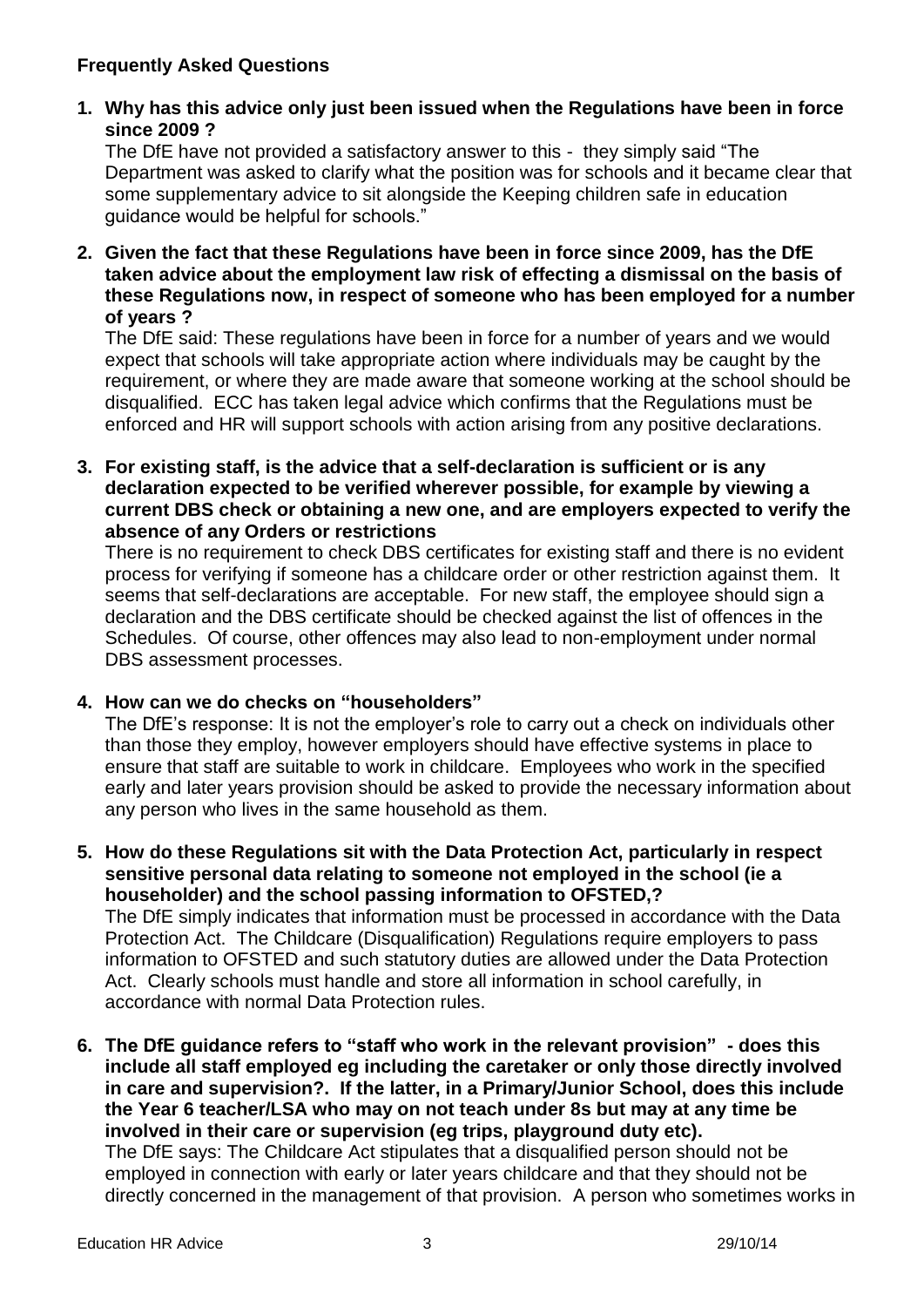the relevant childcare provision would be included in this definition; however, decisions need to be taken by schools on a case by case basis subject to their individual circumstances.

#### 7. **What about contractors and agency staff ?**

Employers are responsible for ensuring that persons caring for children are suitable to work with children. In the case of workers that are supplied by an agency or third party organisation, schools should ensure that the agency or organisation has carried out the relevant checks.

#### 8. **How long will it take to process an application for a disqualification waiver ?**

The DfE says: It is a matter for Ofsted who have the responsibility for granting a waiver or not. The time it will take to process a waiver application will undoubtedly vary from case-tocase; whilst many should be straightforward, others will unfortunately be more complex and take time to resolve.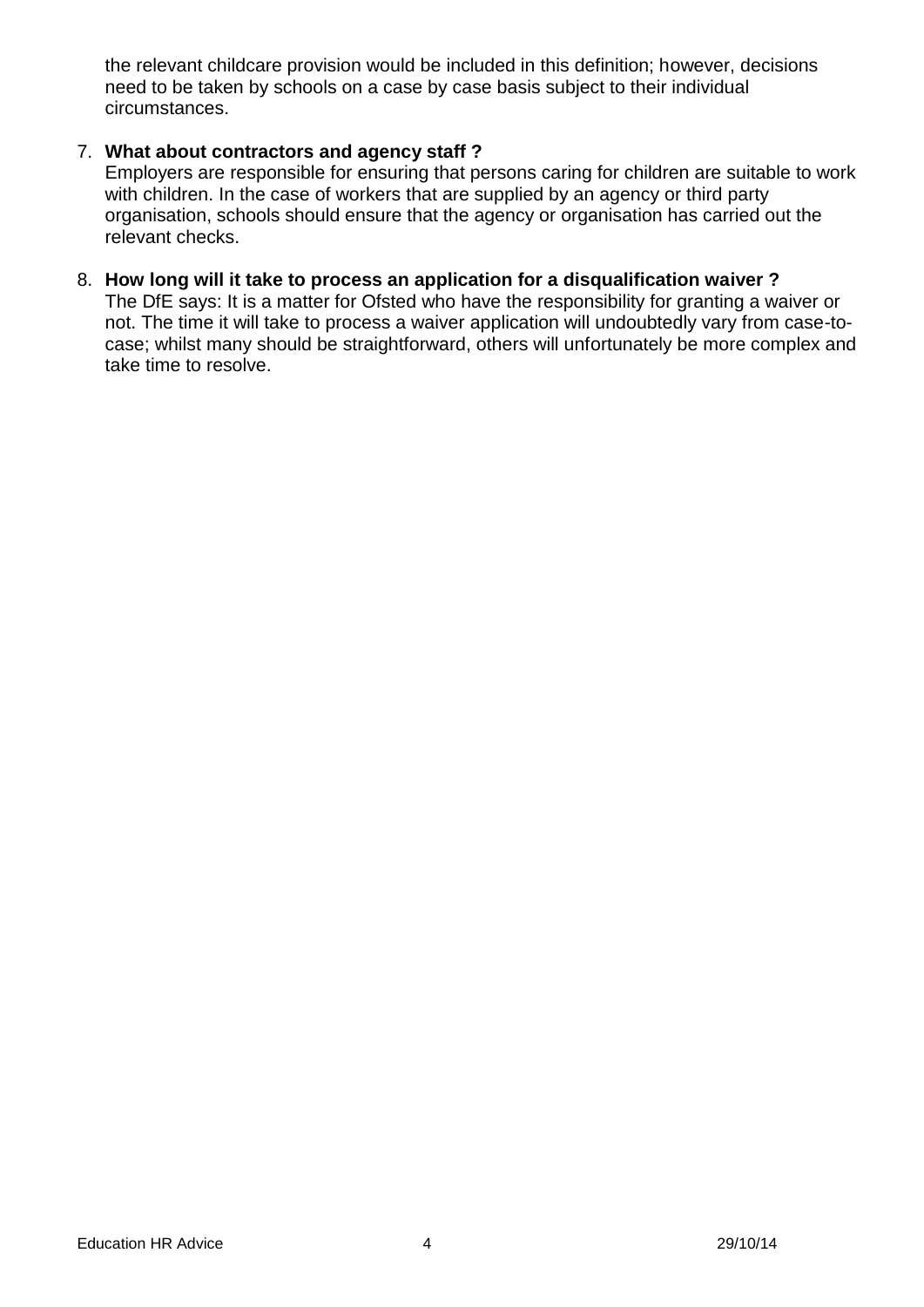| <b>School</b>                                                                                                                                                                                                                                                                                                                                                                               |             |  |                                             |  |  |
|---------------------------------------------------------------------------------------------------------------------------------------------------------------------------------------------------------------------------------------------------------------------------------------------------------------------------------------------------------------------------------------------|-------------|--|---------------------------------------------|--|--|
| In October 2014, the Department for Education (DfE) issued an update to its Statutory<br>Guidance "Keeping Children Safe".<br>https://www.gov.uk/government/uploads/system/uploads/attachment_data/file/362919/Keeping_children_safe_in_<br>education_childcare_disqualification_requirements_-_supplementary_advice.pdf                                                                    |             |  |                                             |  |  |
| This update requires schools which provide care for pupils under the age of 8, to ensure that<br>staff and volunteers working in these settings are not disqualified from doing so under the<br>Childcare (Disqualification) Regulations 2009. Reference:<br>http://www.legislation.gov.uk/uksi/2009/1547/schedule/3/made                                                                   |             |  |                                             |  |  |
| A person may be disqualified through<br>1. having certain orders or other restrictions placed upon them<br>2. having committed certain offences<br>3. living in the same household as someone who is disqualified by virtue of 1 or 2 above<br>(this is known as disqualification by association)                                                                                           |             |  |                                             |  |  |
| You are required therefore to sign the declaration below confirming that you are not<br>disqualified under those Regulations from working in this school.<br>If you fail to complete and return the form, this will be regarded as a disciplinary matter for<br>staff, which may result in dismissal and in the case of volunteers, will mean that you can no<br>longer work at the school. |             |  |                                             |  |  |
| A disqualified person is not permitted to continue to work in a setting providing care for<br>children under age 8, unless they apply for and are granted a waiver from OFSTED.<br>Reference: http://www.ofsted.gov.uk/resources/applying-waive-disqualification-early-years-and-childcare-<br>providers. Support will be provided with this process.                                       |             |  |                                             |  |  |
| <b>Name</b>                                                                                                                                                                                                                                                                                                                                                                                 | <b>Post</b> |  |                                             |  |  |
|                                                                                                                                                                                                                                                                                                                                                                                             |             |  | Please circle one option for every question |  |  |
| Section 1 - Orders or other restrictions                                                                                                                                                                                                                                                                                                                                                    |             |  |                                             |  |  |
| Have any orders or other determinations related to childcare been made<br>in respect of you?                                                                                                                                                                                                                                                                                                | YES / NO    |  |                                             |  |  |
| Have any orders or other determinations related to childcare been made<br>in respect of a child in your care?                                                                                                                                                                                                                                                                               | YES / NO    |  |                                             |  |  |
| Have any orders or other determinations been made which prevents you<br>YES / NO<br>from being registered in relation to child care, children's homes or<br>fostering?                                                                                                                                                                                                                      |             |  |                                             |  |  |
| Are there any other relevant orders, restrictions or prohibitions in respect<br>of you as set out in the Schedule 1 of the Regulations ? Available from<br>the school office or at the link below:<br>http://www.legislation.gov.uk/uksi/2009/1547/schedule/1/made                                                                                                                          |             |  | YES / NO                                    |  |  |
| Are you barred from working with Children (Disclosure and Barring<br>$(DBS)$ )?                                                                                                                                                                                                                                                                                                             | YES / NO    |  |                                             |  |  |
| Are you prohibited from Teaching?                                                                                                                                                                                                                                                                                                                                                           |             |  | YES / NO                                    |  |  |

Page 1 of 2